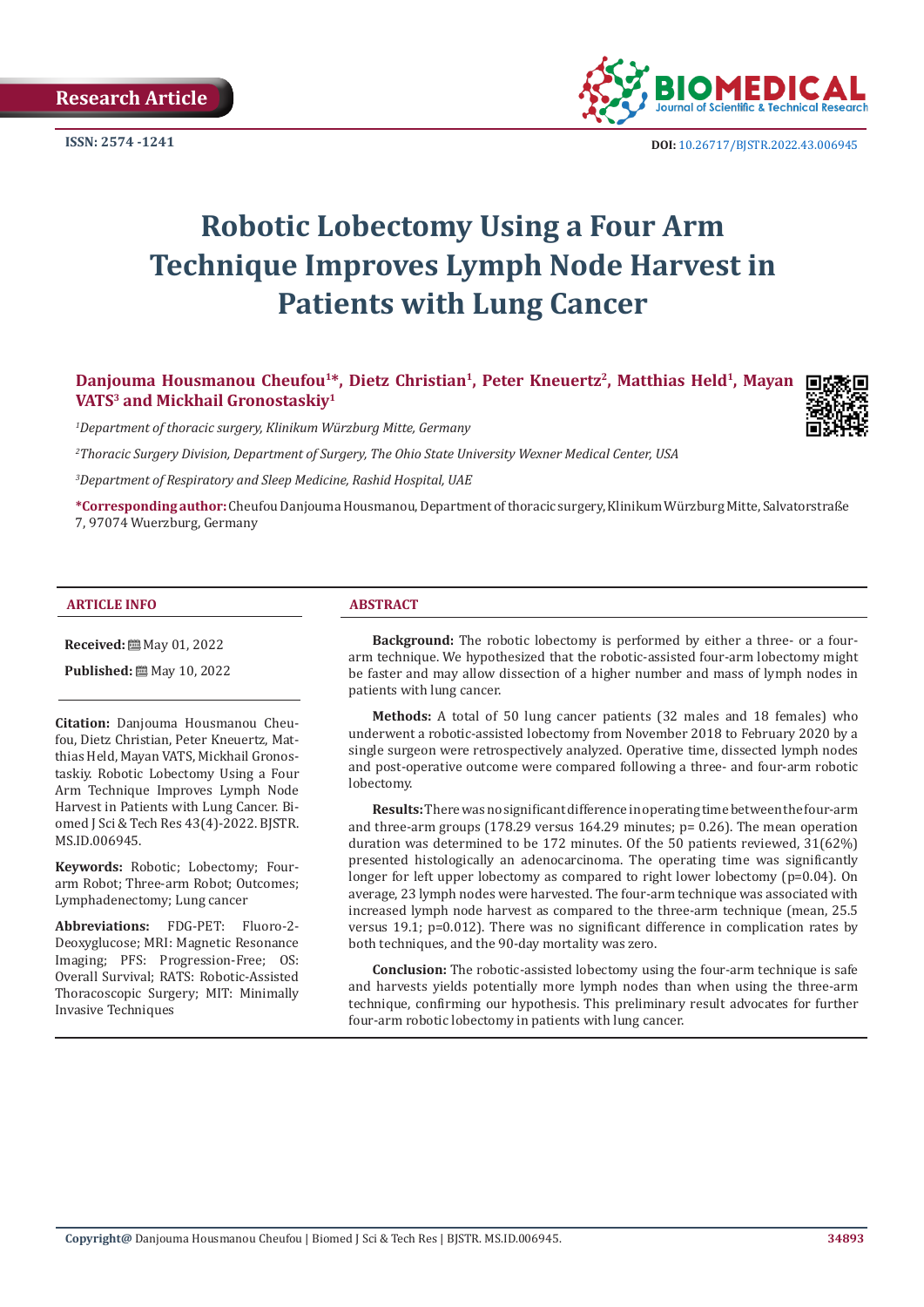# **Introduction**

Robotic-Assisted Thoracoscopic Surgery (RATS) is a recent development in minimally invasive techniques (MIT). It has been used in gynecology, urology as well as in the thoracic surgery. This development has led to an increase in the number of minimally invasive procedures in the thoracic surgery. The reasons for this observation are the endo-wrist function with the seven grades of freedom, their ability to mimic human hand movement intrathoracically, and magnified 3D imaging, which offers a useful view, as small vessels can easily be identified and managed in case of any bleeding by early coagulation [1]. Furthermore, the exposition is optimized, and it makes precise maneuvers around critical structures easy and accurate. Moreover, the camera is stable and controlled by the surgeon at the console [2]. Many trials have demonstrated the safety and feasibility of robotic lobectomy [3,4]. The technique of RATS lobectomy can be learned in a center of excellence and by receiving help from a proctor, particularly in the early phase of the program [5]. Many assessments and an operating phase designed to develop a methodical approach to the RATS have been described, and a stepwise increase in the case complexity during the initial learning curve has been recommended [5,6]. Several studies have explored oncological aspects of the robotic lobectomy for lung cancer. The robotic lobectomy has proven to be safe with oncologic efficacy similar to lobectomy via a thoracotomy or video-assisted thoracoscopic surgery (VATS) [7]. A particular strength of the robotic platform is the improvement of a lymph node dissection. Studies have shown that lymphadenectomy with RATS can lead to increased lymph node harvest as compared with VATS and has been associated with a high rates lymph node upstaging [8].

Conversely, some authors have found no differences in the number of resected lymph nodes between the two techniques for a lobectomy for lung cancer [9,10] (Figure 1). The operative techniques for the robotic-assisted lobectomy have not been standardized at yet. Robotic approaches for a lobectomy may differ in terms of port placement, as the number 3 vs. 4 and the localization of the ports is variable. Two common techniques have been reported using either a three-arm or a four-arm robotic technique. Dylewski, et al. reported on the three-port approach as known in the VATS technique for robotic anatomic resection [11]. Other groups, including Cerfolio, et al. and Melfi, et al. favored the four-port approach for anatomical resection, demonstrating good results [1]. Up to now a comparison of both techniques with regards to operative metrics and outcomes is difficult, as few surgeons are experienced in both technics, and one been typically favored over the other in most centers. The purpose of this study was to report on our clinical experience with both the three- and four-arm technique. In particular, we compared the operative times and lymph node yield between the two techniques, as these were anecdotally different (Figure 2).



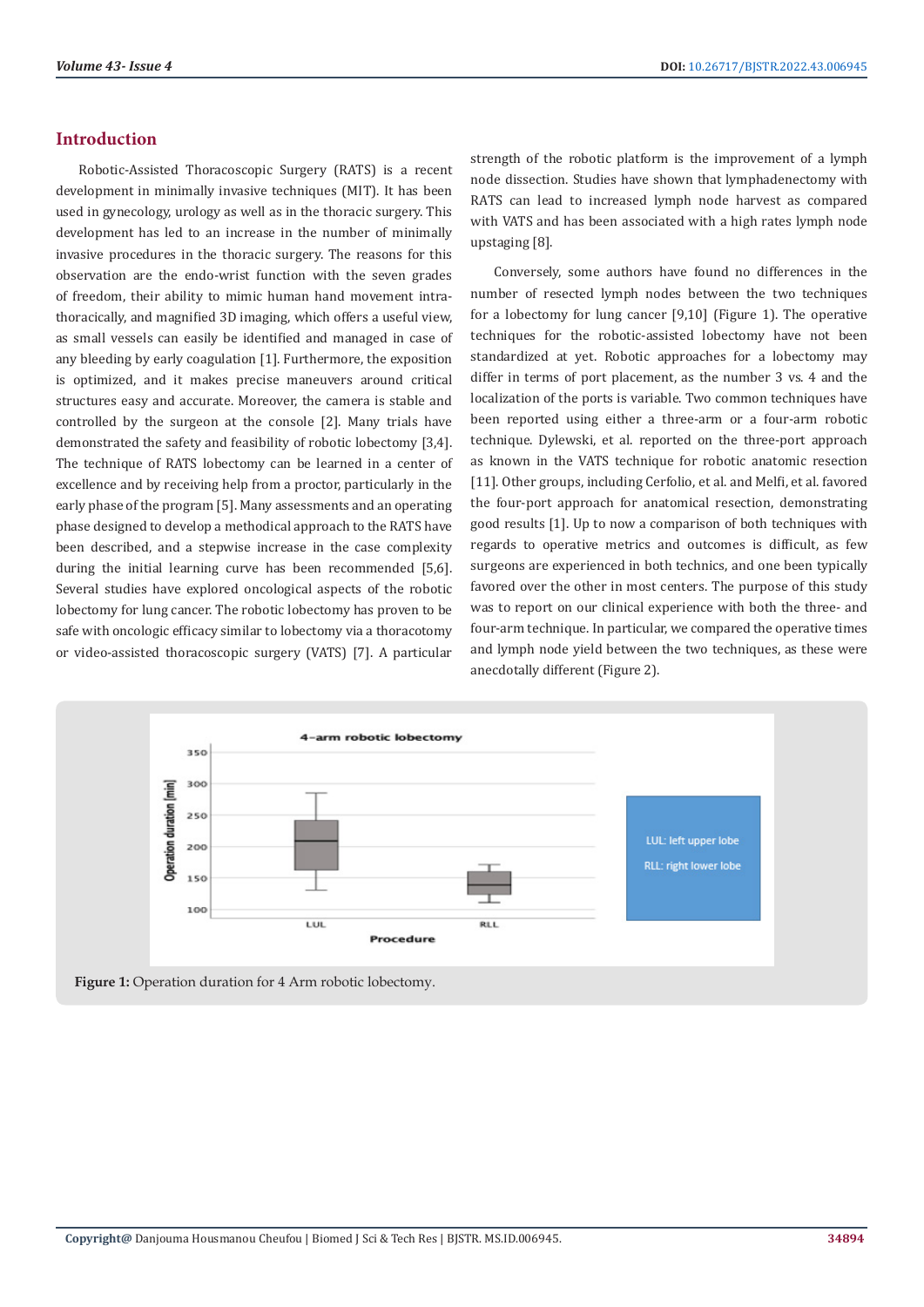

**Figure 2:** Lymph Nodes removed by 3 arm and 4 Arm robotic lobectomy.

# **Methods**

We retrospectively studied a cohort of 50 patients with nonsmall cell lung cancer (32 males and 18 females; mean age 68.84 years) who underwent a robotic lobectomy by one surgeon at a single institution because of lung cancer consecutive between November 2018 and February 2020.Given its retrospective nature, the local ethics committee of the University of Würzburg waived the requirement for additional approval. Informed written consent was obtained from all patients prior to robotic lobectomy. Well-informed consent was taken from all patients and the study was approved by the ethics committee of the University of Würzburg. Patients were routinely staged by positron emission tomography with 2-[18F] Fluoro-2-deoxyglucose (FDG-PET) and brain magnetic resonance imaging (MRI). Follow-up data for calculation of progression-free (PFS) and overall survival (OS) were available for XY± YZ months from the date of robotic lobectomy. Criteria for patients' selection for robotic lobectomy were clinical stage  $8<sup>th</sup>$  Edition UICC (Union International Contra le Cancer) I and II. Patients who underwent robotic lobectomy for a benign disease as well as patients with stage III disease who had received neo-adjuvant treatment were excluded.

# **Robotic Technique**

The first series of nineteen patients were consecutively operated with the three-arm technique as previously described [3]. For the next 31 patients, lobectomy was performed by a four-arm technique as outlined by Cerfolio [12]. All procedures were performed with the DaVinci X robot (Intuitive Surgical, Sunnyvale, CA). All cases were conducted by a single surgeon who had surpassed the initial learning curve for robotic lobectomy and achieved proficiency in

both the three- and four-arm techniques prior to this study.

#### **Lobectomy Approach**

We placed the ports in line in the eighth intercostal space. In addition, a 12 mm port was placed in the ninth intercostal space to remove the dissected lymph node. We used the robotic-controlled endo-wrist stapler to staple the vessels and bronchus in all of the patients. After docking the robots, the lymphadenectomy was performed first, by mobilizing the pulmonal ligament, whereby we removed lymph node station 9. Thereafter, we continued upward and removed the LN stations 8, 7, 4R and 2R on the right side and 5 and 6 on the left side. This was followed by dissection of the anterior hilum. By removing the LN stations 10 and 11, we usually have the vessels exposed such that they could be easily surrounded. After dissection and exposing the vessels, we surrounded the vessels and elevated them before dividing with the stapler. Based on the indication and the lobe to be removed, we then divided the vein, the artery and the bronchus. We usually used the DaVinci stapler, which can be inserted through the 12 mm trocar. The specimens were removed in a plastic bag through the assistant's port. We injected 4mg (2ml) ropivacaine each in the third to tenth intercostal space for pain control and local anesthesia.

#### **Perioperative Goals**

Patients were routinely extubated after closing the chest in the operative room and transferred to the intermediate care unit (ICU) for 2 to 5 hours. When stable, a chest X-ray is performed, and the patient is sent to the surgical ward and start mobilization. On day one post-operatively, we intensified the mobilization of patients. The drains were removed when the daily fluid production was under 300 ml and no air leaks were observed.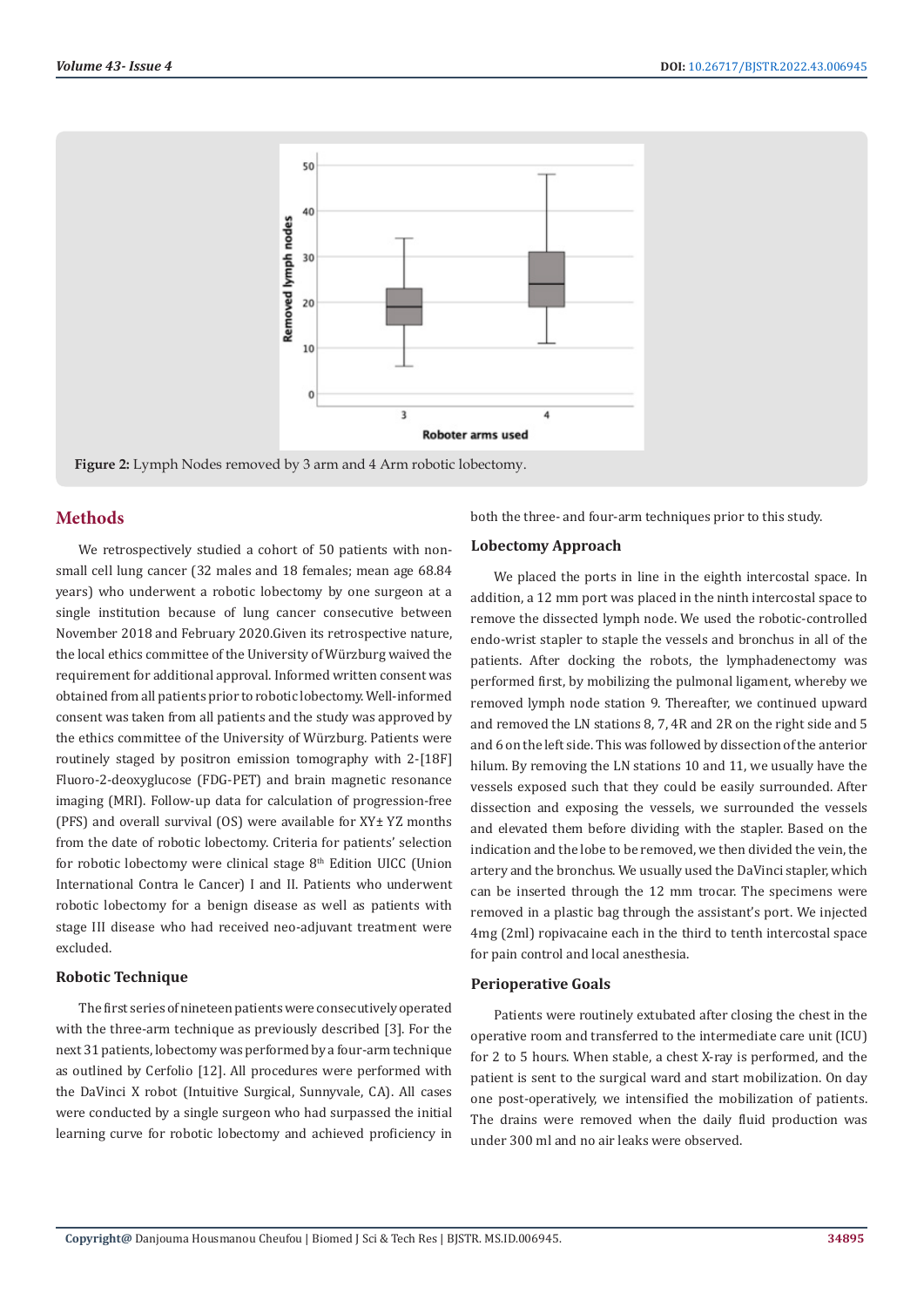#### **Analgesia Management**

On the day of operation, our patients all received metamizole intravenously at 200 mg/hour. If necessary, piritramide could be additionally administered. On post-operative day one, we gave tapentadol at 100 mg twice a day until the drain was removed. Subsequently, we reduced the tapentadol to 50 mg twice a day. If needed, patients could receive rescue medication (ibuprofen or acetaminophen on on an as needed basis).

#### **Outcomes**

Outcomes data were captured in a prospectively maintained institutional quality database. Operative time was defined as the time from skin incision to skin closure. The number of lymph nodes harvested was derived from surgical pathology reports. Postoperative events and 90-day mortality were uniformly captured.

#### **Statistical Analysis**

Continuous data are expressed as means with standard deviation, or medians and quartiles based on normal distribution. For categorical measures, absolute and relative frequencies are reported. The normality of continuous measures was checked via quantile-quantile plots. For normally distributed data, a t-test for independent groups was used to compare two samples. If the data was not normally distributed, the Mann-Whitney U-test was applied instead (with exact p-values when  $n < 10$ ). For comparison of more than two groups, the non-parametric Kruskal-Walli's test was employed, as group sizes were insufficient to prove normality. Significant Kruskal-Walli's test results were followed up by pairwise post-hoc analyses with Bonferroni correction. For comparison of categorical data between two samples, the chi-square test for cross tabulation was applied when the cell size was sufficiently high; otherwise, we made use of Fisher's exact test for 2x2 cross tables. As an effect size measure, Cohen's d was reported, and the data is visually shown by boxplots. The software SPSS 25 and a 5% level of significance was used.

# **Results**

A total of 50 patients underwent lobectomy by the robotic three-arm (n=19) and four-arm (n=31) approach for non-small cell lung cancer. Patients' demographic information's are summarized in Table 1. There were 32 (62%) men, and the most common histological pattern was adenocarcinoma in 31 cases (62%). An intraoperative frozen examination was performed in 23 patients (46%) to define the histology prior to lobectomy. There was no difference in lung cancer stage between the three- and four-arm group (Tables 2-4).

**Table 1:** Operation duration in minutes and Number of lymph node removed.

|             | <b>Variables</b> |          | <b>Operation duration</b><br>(minutes)                                   | Number of lymph node<br>removed |
|-------------|------------------|----------|--------------------------------------------------------------------------|---------------------------------|
| 3 ARM Group | $\mathbf N$      | Valid    | 19                                                                       | 19                              |
|             |                  | Missing  | $\boldsymbol{0}$                                                         | $\boldsymbol{0}$                |
|             | Mean± SD         |          | 163,89±53.72                                                             | 19,105±7.47                     |
|             | Median           |          | 144,00                                                                   | 19,000                          |
|             | Minimum          |          | 102                                                                      | 6,0                             |
|             | Maximum          |          | 342                                                                      | 34,0                            |
|             | Percentiles      | 25       | 128,00                                                                   | 15,000                          |
|             |                  | 50       | 144,00                                                                   | 19,000                          |
|             |                  | 75       | 192,00                                                                   | 23,000                          |
|             | $\mathbf N$      | Valid    | 31                                                                       | 31                              |
|             |                  | Missing  | $\boldsymbol{0}$                                                         | $\boldsymbol{0}$                |
|             |                  | Mean± SD | 178.29±51.86<br>167<br>109<br>306<br>25<br>138<br>50<br>167<br>75<br>204 | 25.516±8.98                     |
| 4 ARM Group | Median           |          |                                                                          | 24                              |
|             | Minimum          |          |                                                                          | 11                              |
|             | Maximum          |          |                                                                          | 48                              |
|             | Percentiles      |          |                                                                          | 19                              |
|             |                  |          |                                                                          | 24                              |
|             |                  |          |                                                                          | 31                              |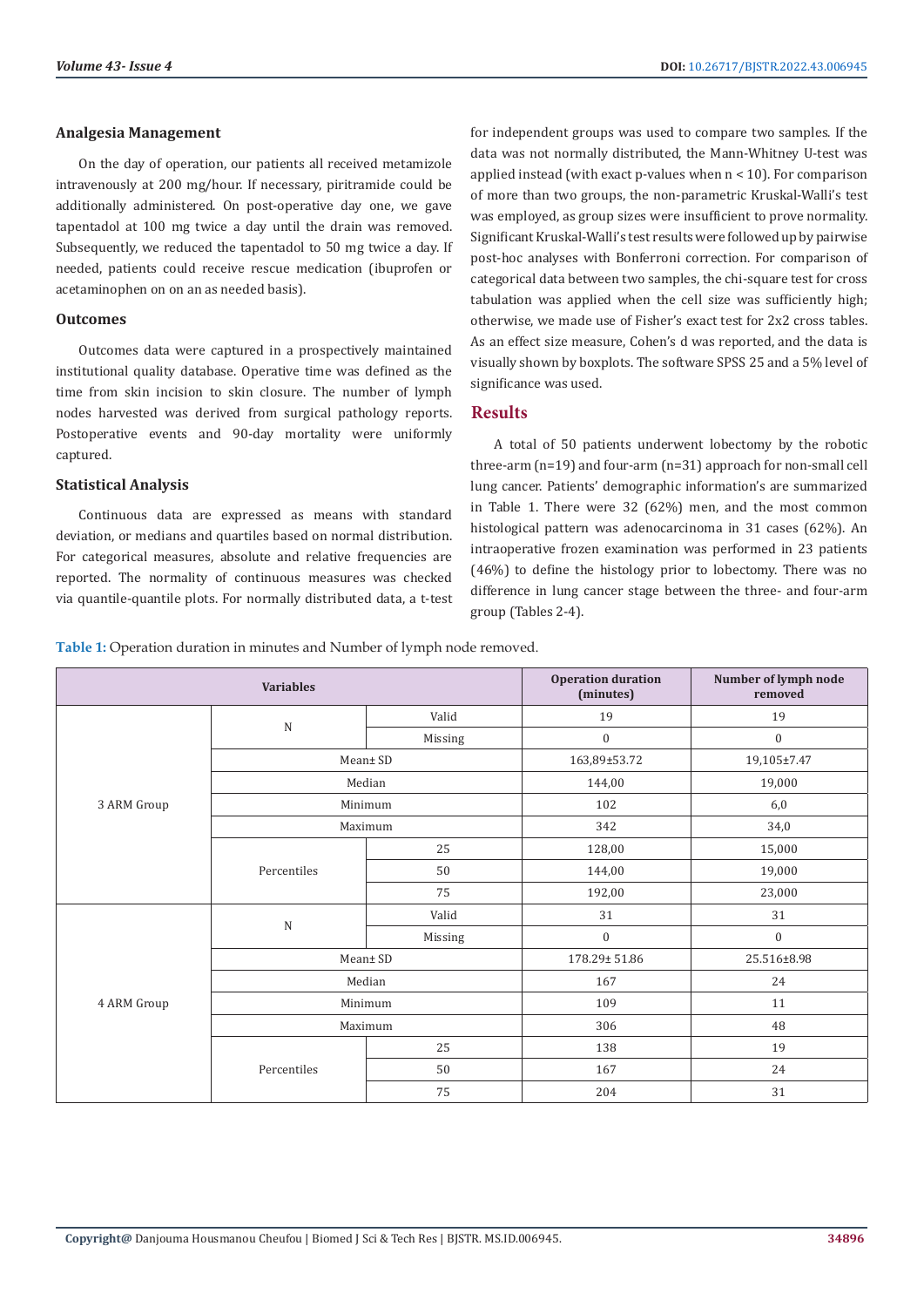**Table 2:** Number of Robotic Arms used, Age of patients, operation time and numbers of lymph nodes removed.

| <b>Number of Robotic Arm used</b>                                                                                  |                  | Age (yrs)                              | <b>Operation duration</b><br>$(p=0.267)$ | <b>Number of Lymphnode</b><br>removed<br>(p=0.012, Highly significant) |
|--------------------------------------------------------------------------------------------------------------------|------------------|----------------------------------------|------------------------------------------|------------------------------------------------------------------------|
| 3 Arm Group Number of<br>patients N= 19                                                                            |                  |                                        |                                          |                                                                        |
|                                                                                                                    | Mean             | 66.63±8.68                             | 163.89±53.72                             | 19.105±7.47                                                            |
|                                                                                                                    | Minimum age      | 53                                     | 102                                      | 6,0                                                                    |
|                                                                                                                    | Maximum age      | 81                                     | 342                                      | 34,0                                                                   |
|                                                                                                                    |                  |                                        |                                          |                                                                        |
| 4 Arm Group                                                                                                        | $Mean \pm SD$    | $70.19 \pm 7.7$                        | 178 29±51.86                             | 25.516±8.98                                                            |
| Number of patients $N=3$                                                                                           | Minimum age      | 51                                     | 109                                      | 11                                                                     |
|                                                                                                                    | Maximum age      | 82                                     | 306                                      | 48                                                                     |
| Patient numbers N=50<br>Gender:<br>Females $N = 18(36%)$<br>Males N = $32(64%)$ Total<br>patients $N = 50 (100\%)$ | Age in year      | <b>Operation duration</b><br>(minutes) | Number of Lymphnode removed              |                                                                        |
| $Mean \pm SD$                                                                                                      | $68.84 \pm 8.22$ | $172.82 \pm 52.50$                     | 23.080 ±8.93                             |                                                                        |
| Minimum age                                                                                                        | 51               | 102                                    | 6                                        |                                                                        |
| Maximum age                                                                                                        | 82               | 342                                    | 48                                       |                                                                        |

**Table 3:** Histological diagnosis after the histopathological examination.

| <b>Type of Maliganacy</b> | Frequency (%)   |  |
|---------------------------|-----------------|--|
| Adenocarcinoma            | $N = 31(62%)$   |  |
| Carcinoid                 | $N = 4(8\%)$    |  |
| Large Cell                | $N = 1 (2 \%)$  |  |
| Mixed                     | $N = 1 (2 \%)$  |  |
| Squamous                  | $N = 13(26%)$   |  |
| Total                     | $N = 50(100\%)$ |  |

**Table 4:** Histology known prior to surgery by another modality viz. CT guided biopsy or bronchoscopic biopsy etc.

| Variable                               | Frequency | Percent |
|----------------------------------------|-----------|---------|
| A (unknown histology prior to surgery) | $N=23$    | 46%     |
| B (defined histology prior to surgery) | $N = 27$  | 54%     |
| Total                                  | $N=50$    | 100%    |

**Note:** A (unknown histology prior to surgery), B (defined histology prior to surgery).

### **Outcomes of Three- vs. Four Arm Lobectomy**

The mean operation duration was 172 minutes and the mean number of lymph nodes removed was 23 (range 6-48). Two patients – one in the three-arm group and other in the four-arm group – were in clinical stage N0 but had pathological N2 disease. Comparing the two groups, the operation duration was slightly longer in the fourarm group (178.29 versus 164.29 minutes), although it was not statistically significant (p= 0. 26). However, we removed significantly

more lymph nodes with the four-arm technique than with the three-arm technique (25.5 versus 19.1), which was significantly different (p=0.012). The subgroup analysis revealed that the fourarm technique required significantly more time for the left upper lobectomy than for the right lower lobectomy (p=0.040) when both were performed using the four-arm technique. In one patient (2%), we had to convert RATS into thoracotomy due to bleeding owing to injury to the apical trunk of the pulmonary artery during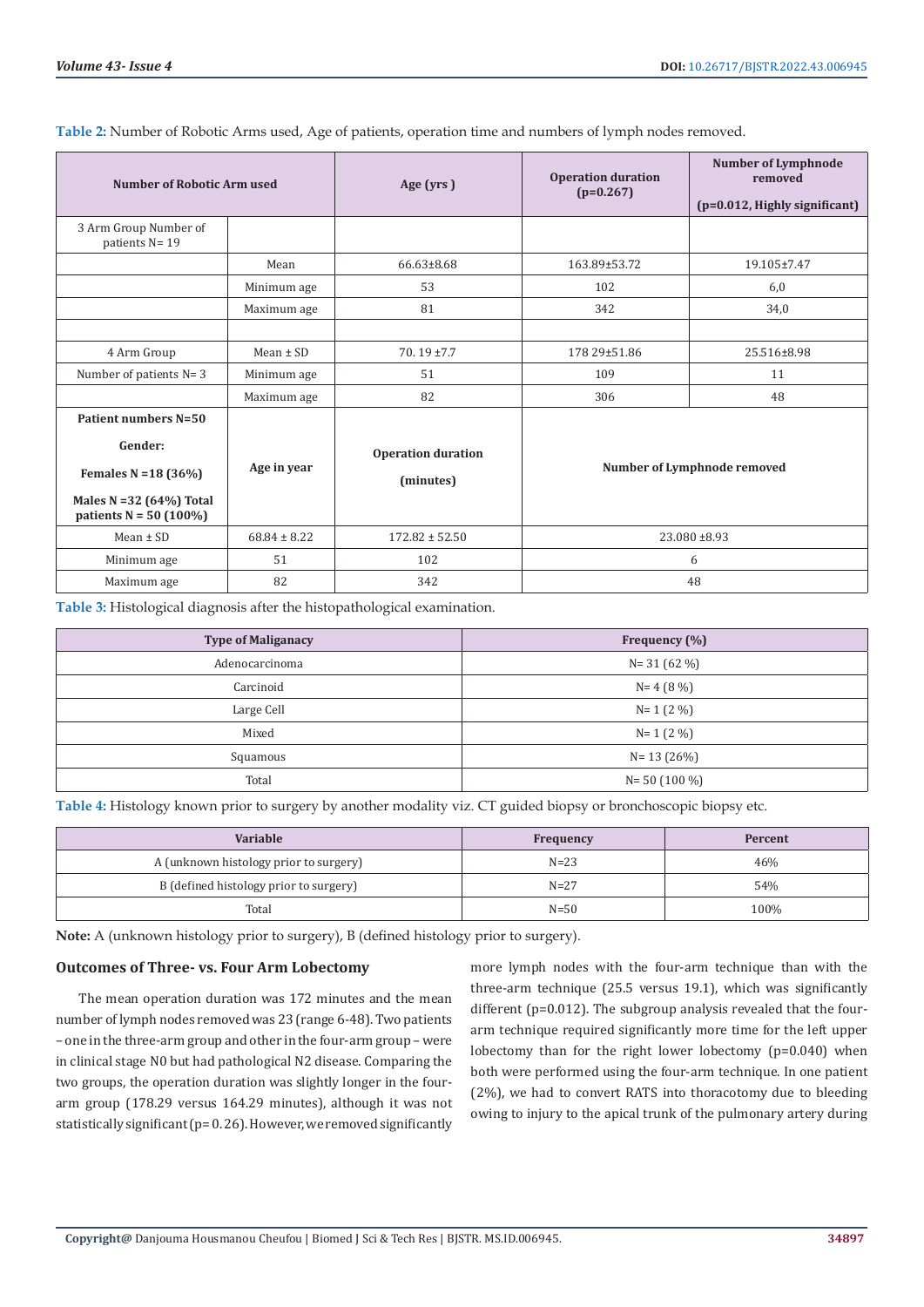a left upper lobectomy. Few postoperative events were recorded. Cardiac fibrillation occurred in two (4%) of patients. There was no wound infection or chylothorax in any of the operated cases, and no mortality was observed within 90 days of surgery.

### **Discussion**

In the present study, we report on our experience with three-arm and four-arm robotic-assisted lobectomy. Our data showed that the four-arm robotic technique was associated with significantly more lymph nodes harvest as compared with the three-arm technique. The operative time and perioperative outcomes were otherwise similar. This study is important, as it suggests that the evolution of the robotic technique can further improve outcomes for the individual surgeon. The improved lymph node yield is encouraging and advocates for further applications of robotic lobectomy with a four-arm technique in lung cancer patients. Lymphadenectomy was the focus of this study. Surgical lymph node staging is an integral part of the oncological operation which is crucial for accurate staging of patients and offers the best post-operative treatment. The number of dissected lymph nodes can be considered as a surrogate for surgical quality. The robotic platform can facilitate a radical lymph node dissection by several factors, including the improved visualization and the increased range of motion due to the wristed instruments. We used 30° optic instruments so that we could more easily view different parts of important structures and therefore enable an easier dissection of the intrathoracic structures.

Other authors mention the use of 0° optic instruments to avoid nerve damage in the intercostal space. To our knowledge and based on extensive literature search, there is no study comparing the usefulness of 0° or 30° optic instruments for lobectomy. There are publications about robotic lobectomy without using  $CO_2$  [13,14]. We use  $\mathsf{CO}_2$  routinely to de-inflate the lung and push the diaphragm downwards to gain more space in the chest for intrathoracic maneuverability, in line with published experiences by Cerfolio and Dylewski [5,11]. Gharagozloo, et al. described a hybrid technique with three robotic arms positioned at the eighth, sixth and fifth intercostal spaces for the dissection of hilar structures [15,16]. In the current study, we selected patients in UICC Stage I and II without previous oncological treatment. This may lead to better results in term of number of lymph node removed. Since the tumor himself was not challenging, we focused more on the lymph node dissection. We dissected more lymph nodes with the four-arm technique. In our experience with the four-arm technique, the exposition is better and therefore a thorough lymphadenectomy could be possible. We begin all our procedures for lobectomy with a lymphadenectomy, as previously described [3], and subsequently removed lymph nodes with surrounding fat tissue. Cerfolio, et al. used the four-arm technique and could remove a median of thirteen lymph nodes for lobectomy [17], which is less than our yield. Egberts found advantages for using the four-arm technique during the exposition of structures and lymphadenectomy [18]. We achieved a upstaging rate of cN0 to pN2 in two cases (4%). This is lower in comparison with other authors [19,20], although this finding could be explained by the reduced number of patients in our case series.

The robotic approach and number of port placement may also affect the length of the operation, which is an important metric given the already high expense of the robotic platform and precious resource operating room time. Ninan et al. reported the efficiency of a completely portal robotic lobectomy with three arms in 74 patients [21]. We assumed that the use of a four-arm robotic system for lobectomy could further reduce the operation duration since the surgeon is more independent for retracting the lung and has a better exposition by him-/herself. Cerfolio, et al. previously demonstrated a reduction in the operation time by the number of trocars used from 3 to 4 [12], which is in contrast to our experience, as the duration of the robotic lobectomy with four arms was slightly longer than with the three-arm technique in our institution. The reason for this finding could be the additional time for changing the instruments, while another reason could be the collision of the four arms, which required repositioning of the robots' arms. With the four-arm technique, the left upper lobectomy required significantly more time than the right lower lobectomy. This can be explained by the number of arterial branches supplying the left upper lobe, with five segments. The right lower lobe had one main artery branch that had to be divided. In some cases, the artery to segment number 6 had to be divided separately. Furthermore, in our experience the left upper lobectomy is more challenging since the arteries are short in length, making the insertion of the vascular stapler sometimes difficult.

### **Limitations and Conclusion**

One of the limitations of the present study is that it was performed at a single center. In addition, it was a retrospective study with a limited number of cases. However, the single surgeon experience is a significant strength of this study due to the uniform patient selection, baseline operative experience level prior to this study, and conduct of the operation. It is therefore sensitive to detect differences in outcomes based on modifications of the operative technique even with a small number of patients, which enabled a comparison of the three-arm and the four-arm technique. Further investigations in prospective randomized control trials could bring lighter and confirm our observations and findings, which would benefit patients with more yield of the specimen and less operative time, with a consequent short hospital stay, less morbidity and reduced mortality